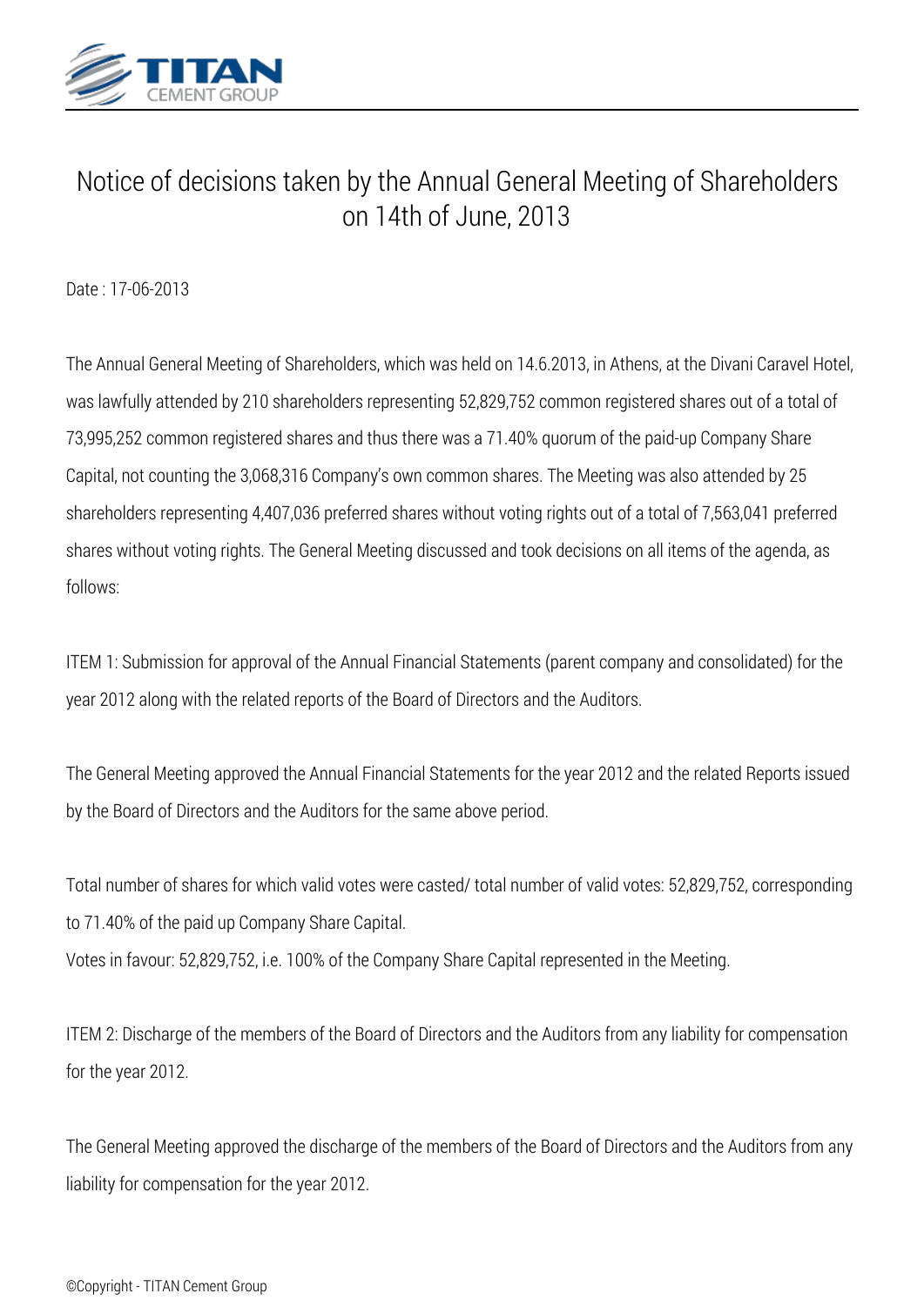

*Total number of shares for which valid votes were casted/ total number of valid votes: 52,829,752, corresponding to 71.40% of the paid up Company Share Capital.*

*Votes in favour: 52,829,752, i.e. 100% of the Company Share Capital represented in the General Meeting.*

*ITEM 3: Approval of the remuneration of the members of the Board of Directors for the year 2012 and preapproval of the remuneration for the year 2013.*

*The General Meeting approved in accordance with article 24 section 2 of Codified Law 2190/1920 the remuneration paid to the members of the Board of Directors and its Committees for the year 2012, which amounted to the total gross sum of €311,040 plus stamp duty. More specifically, the approved remuneration was paid as follows:*

- *a total gross amount of €241,920 was paid to the 14 members of the Board of Directors as remuneration for their participation in the Board of Directors (i.e. a gross amount of €17,280 to each committee member).*
- *a total gross amount of €34,560 was paid to 3 members of the Board of Directors for their participation in the Audit Committee (i.e. a gross amount of € 11,520 to each committee member).*
- *a total gross amount of €17,280 was paid to 3 members of the Board of Directors for their participation in the Remuneration Committee (i.e. a gross amount of € 5.760 to each committee member).*
- *a total gross amount of €17,280 was paid to 3 members of the Board of Directors for their participation in the Nomination and Corporate Governance Committee (i.e. a gross amount of € 5.760 to each committee member).*

*Moreover, the General Meeting approved the payment of an additional gross remuneration of €135,000 plus stamp duty to the executive member of the Board of Directors, Mr. Efthymios Vidalis, due to the increased tasks exercised by him within 2012 primarily in the fields of strategy and sustainable development.*

*The General Meeting also pre-approved the gross remuneration of the members of the Board of Directors payable for their participation in the Board and in the above Committees in the year 2013 and decided that such remuneration remain the same as in the year 2012, namely:*

- *a total gross amount of €17,280 payable to each member for his/her participation in the Board of Directors*
- *a total gross amount of €11,520 payable to each member of the Audit Committee and*
- *a total gross amount of €5,760 payable to each member of the Remuneration Committee and*
- *a total gross amount of €5,760 payable to each member of the Nomination and Corporate Governance Committee.*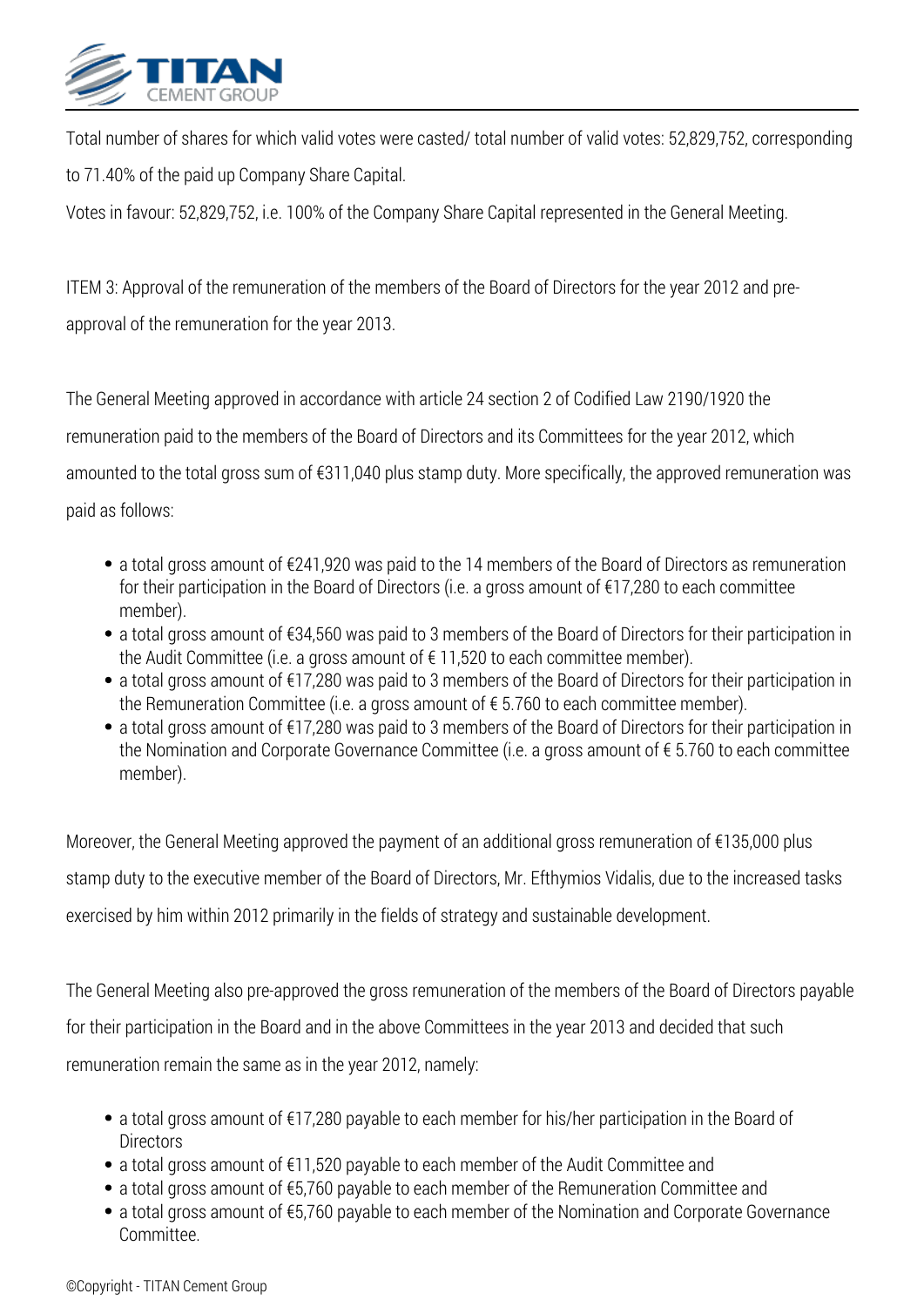

*The General Meeting also pre-approved the payment of an additional gross remuneration of €135,000 plus stamp duty to Mr. Efthymios Vidalis since he will continue exercising additional tasks within the Board of Directors throughout 2013.*

*Total number of shares for which valid votes were casted/ total number of valid votes: 52,829,752, corresponding to 71.40% of the paid up Company Share Capital.*

*Votes in Favour: 52,755,462, i.e. 99.86% of the Company Share Capital represented in the General Meeting.*

*Abstention: 74.290 shares, i.e. 0.14% of the Company Share Capital represented in the General Meeting.*

*ITEM 4: Election of a new Board of Directors and appointment of its independent members.*

*The General Meeting elected a new Board of Directors comprising of 15 members, 7 of which are independent non executive members, namely :*

- *1. Takis (Efstratios-Georgios) Arapoglou*
- *2. Andreas Canellopoulos, Chairman, non-executive member*
- *3. Nellos Canellopoulos, executive member*
- *4. Takis-Panagiotis Canellopoulos, executive member*
- *5. Doros Constantinou, independent non-executive member*
- *6. Vassilios Fourlis, independent non-executive member*
- *7. Domna Mirasyesi-Bernitsa, independent non-executive member*
- *8. Dimitrios Papalexopoulos, Managing Director, executive member*
- *9. Alexandra Papalexopoulou-Benopoulou, executive member*
- *10. Petros Sabatacakis, independent non-executive member*
- *11. Ploutarchos Sakellaris, independent non-executive member*
- *12. Michael Sigalas, executive member*
- *13. Eftychios Vassilakis, independent non-executive member*
- *14. Efthimios Vidalis, executive member*
- *15. Vassilios Zarkalis, executive member*

*The following members of the newly elected Board of Directors were appointed by the General Meeting as*

*independent non executive members, within the meaning of Law 3016/2002, namely:*

- *1. Takis ( Efstratios- Georgios) Arapoglou*
- *2. Doros Constantinou*
- *3. Domna Miresyesi- Bernitsa*
- *4. Petros Sabatacakis*
- *5. Ploutarchos Sakellaris*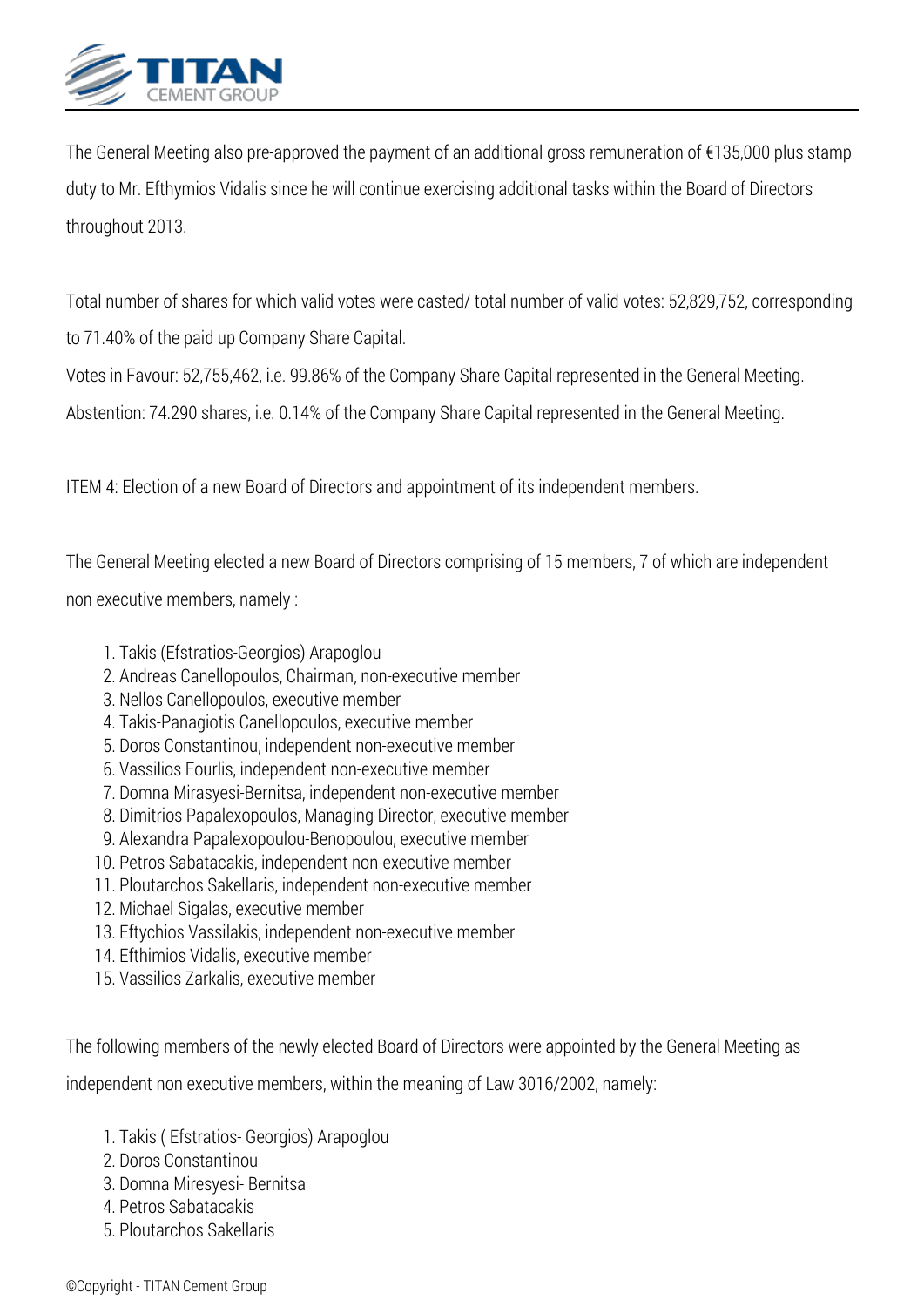

*6. Eftichios Vassilakis*

*7. Vassilios Fourlis*

*The term of office of the new Board of Directors is set to three years and will expire at the latest upon the Annual General Assembly of the Shareholders which will be held in 2016.*

*Total number of shares for which valid votes were casted/ total number of valid votes: 52,829,752, corresponding to 71.40% of the paid up Company Share Capital.*

*Votes in Favour: 51,537,515, i.e 97.55% of the Company Share Capital represented in the General Meeting Votes Against: 1,292,237, i.e. a 2.45% of the Company Share Capital represented in the General Meeting.*

*ITEM 5: Appointment of the members of the Audit Committee under article 37 of law 3693/2008.*

*The General Meeting elected a new Audit Committee comprising exclusively of independent non-executive members of the Board of Directors, namely:*

*Mr. Doros Constantinou, Mr . Ploutarchos Sakellaris and Mr. Vassilios Fourlis were appointed as regular members of the Audit Committee.*

*Mr. Eftichios Vassilakis and Mr. Petros Sabatacakis were appointed as alternate members of the Audit Committee.*

*The tenure of the Audit Committee is three year expiring at the Annual General Meeting of Shareholders which will be held in 2016.*

*Total number of shares for which valid votes were casted/ total number of valid votes: 52,829,752, corresponding to 71.40% of the paid up Company Share Capital.*

*Votes in Favour: 52,828,428, i.e. 99.9975% of the Company Share Capital represented in the General Meeting Votes Against: 1,324, i.e. 0.0025% of the Company Share Capital represented in the General Meeting.*

*ITEM 6: Election of Regular and Substitute Auditors for the year 2013 and approval of their remuneration.*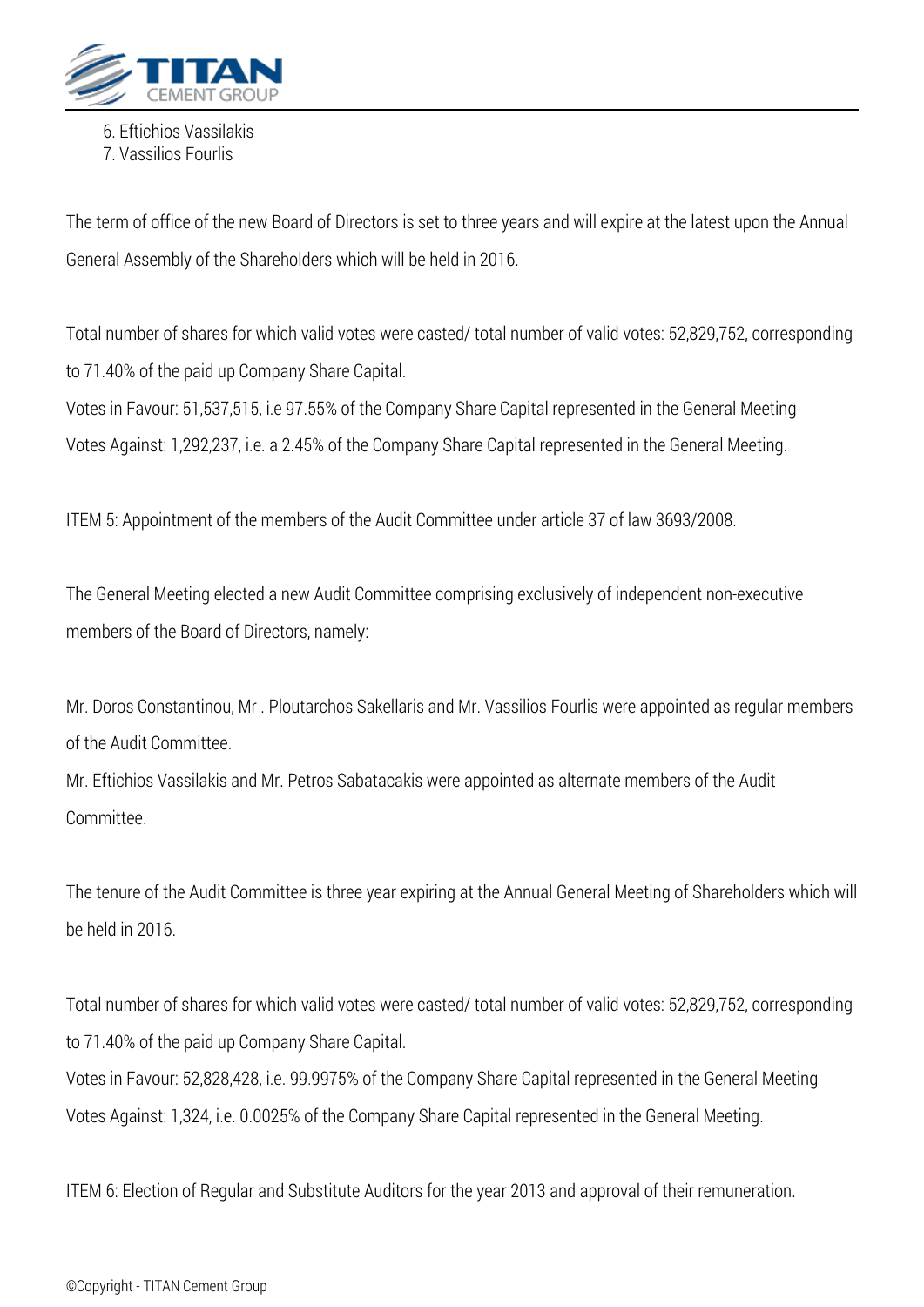

*The General Meeting elected the following chartered auditors of the Audit Company "Ernst & Young (Hellas) Certified Auditors Accountants S.A." for the audit of the Company's Financial Statements for the year 2013, namely:*

*Mr. Christos Pelentridis, son of Anastasios, (reg.nr. 17831) as regular auditor and*

*Mr. Panagiotis Papazoglou, son of Ioannis-Konstantinos (reg.nr. 16631) as substitute auditor.*

*The remuneration of the Auditors for the year 2013 was set by the General Meeting as follows:*

- *up to the amount of €110,000 plus VAT for the audit of Financial Statements of the Company for the year 2013*
- *up to the amount of €110,000 plus VAT for the audit of the Consolidated Financial Statements for the year 2013.*
- *up to the amount of €79,000 plus VAT for the audit with regard to compliance of the Company with the tax legislation and the issuance of the tax compliance certificate for the year 2013 in accordance with article 82 section 5 of the Law 2238/1994 (Income Tax Code).*

*Total number of shares for which valid votes were casted/ total number of valid votes: 52,829,752, corresponding*

*to 71.40% of the paid up Company Share Capital.*

*Votes in Favour: 52,755,462, i.e 99.86% of the Company Share capital represented in the General Meeting.*

*Votes Against: 74,290, i.e. 0.14% of the Company Share Capital represented in the General Meeting.*

*ITEM 7: Grant of an authorization in accordance with article 23 section 1 of Codified Law 2190/1920 to the members of the Board of Directors and to the Company's managers to participate in the Boards of Directors or in the management of other companies of Titan Group that pursue the same or similar purposes.*

*The General Meeting granted authorization pursuant to Article 23 paragraph 1 of c.l. 2190/20 to the members of the Board of Directors and the managers of the Company to participate in the Boards of Directors or the management of Group companies pursuing the same or similar purposes as of those pursued by the Company.*

*Total number of shares for which valid votes were casted/ total number of valid votes: 52,829,752, corresponding to 71.40% of the paid up Company Share Capital.*

*Votes in Favour: 52,829,752, i.e. 100% of the Company Share Capital represented in the General Meeting.*